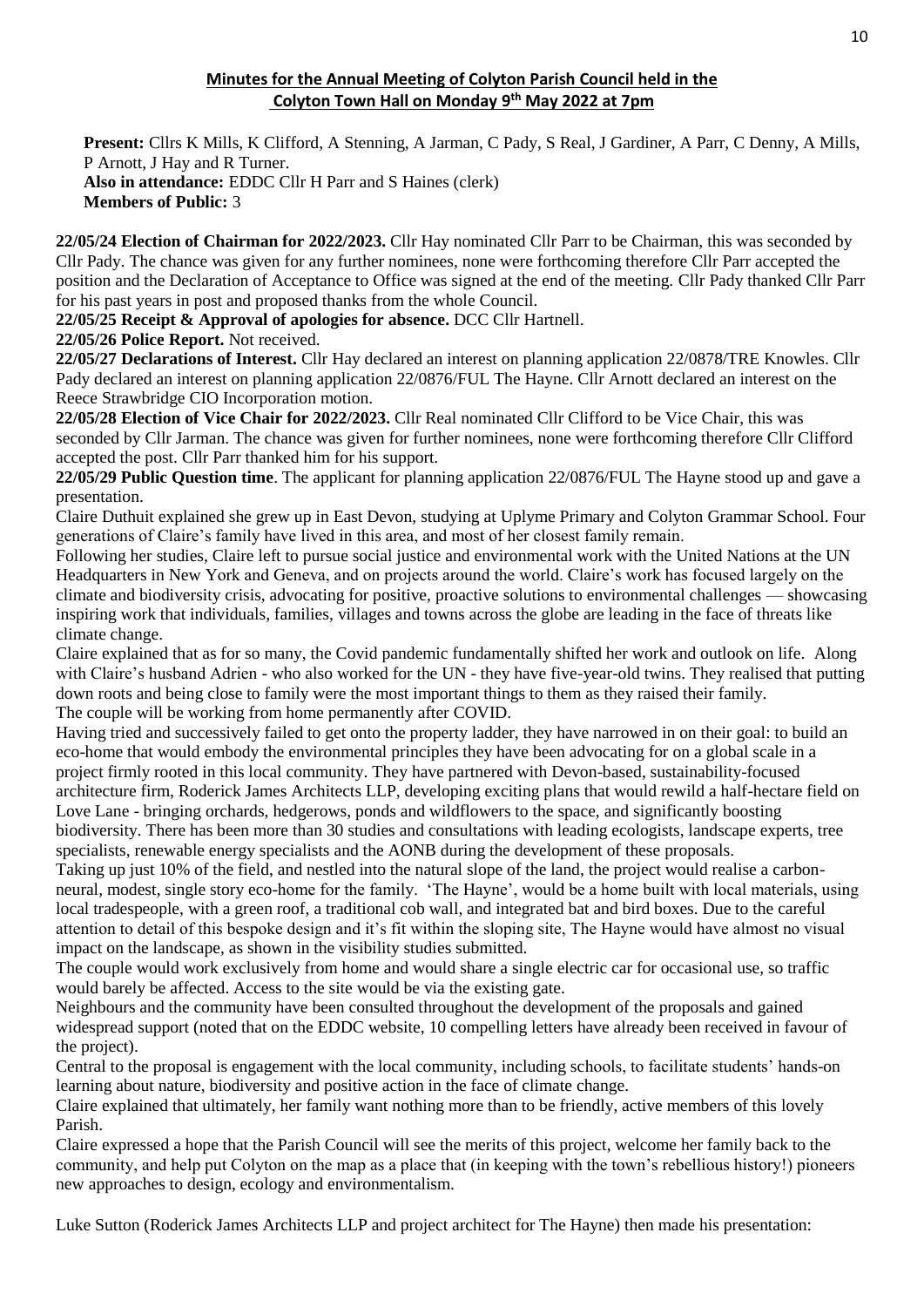He explained the principles of Paragraph 80 which resides in the National Planning Policy Framework and lists a number of exceptions to the general principle of avoiding isolated new homes in the countryside. Advised that Part (e) of Paragraph 80 is an exception where the design is of exceptional quality, in that it:

- is truly outstanding, reflecting the highest standards in architecture, and would help to raise standards of design more generally in rural areas; and,
- would significantly enhance its immediate setting, and be sensitive to the defining characteristics of the local area.

Luke explained that Roderick James Architects LLP have been working with the applicant and her family for five years alongside a committed team of designers, consultants and specialists across a range of environmental, ecological and natural building technology fields, culminating in the planning application for The Hayne.

- He confirmed that what makes The Hayne exceptional is its response to the biodiversity crisis we face, noting:
	- 13% of wildlife species in England are threatened with extinction (ref: 2019 State of Nature Report);
	- 50% of hedgerows have been lost since the 1950s (ref: East Devon AONB);

 97% of wildflower meadows have been lost since the 1930s (ref: Royal Botanical Gardens). Luke advised we need to change to change the way we think about development in rural contexts explaining that whilst convention has been to strike a balance between development and biodiversity, what makes The Hayne exceptional is that it puts biodiversity at the forefront of the design process from concept through to implementation through to custodianship. In summary, The Hayne is an ecology-led design approach in response to a biodiversity crisis.

Luke noted that Colyton Parish Council have acknowledged the value of biodiversity in their Neighbourhood Plan. Also noted that CPC have commissioned their own biodiversity audit previously. Hence there is common ground between the aspirations of the project and the values of the Parish when it comes to promoting biodiversity in development. What The Hayne seeks to do is significantly raise the level of ambition to create an exemplar project for Colyton and East Devon. Advised that in his opinion this is just what Paragraph 80(e) is for; a vehicle to advance design and policy in order to make a better place and counter the environmental crises of our time. It takes a team to realise a project of this nature:

- An applicant with a vision, willing to invest and commission something exceptional in a parish they love;
- Extensive analysis, reports and design work by a committed team of consultants, specialists and designers;
- It will ultimately require a skilled team of builders, makers and suppliers locally;
- At this stage particularly it needs the belief and support of a community who shares the aspirations of the project.

Finally Luke explained that Paragraph 80(e) projects (and those approved under previous iterations of this paragraph) are rare. To the best of his knowledge, there are four in EDDC, of which no two are in the same Parish and the last one was approved by EDDC in 2017. He hopes that the Parish Council will agree that The Hayne is exceptional and lend it their support.

Cllr Arnott confirmed that he would not vote on this application due to his position at East Devon but he wished to raise the issue of the history of the area, there was a huge campaign a little while ago for 10 - 20 affordable homes to be built up at Love Lane, Mrs Duthuits parents were instrumental in making sure this did not happen, stating that it was not a suitable site for families and no homes should be built up there. The campaign, mainly led by them got quite nasty. 10 - 20 affordable homes could have been build there for local families.

Mrs Duthuit stated that she was not aware of the campaign as she was out of the country at the time but she asked that consideration be taken for the high standards of environmental consultation and biodiversity of this design. Mr Sutton asked that this project be judged on its design merit and not any past history of the area.

**22/05/30 Appointment of Councillors to Committees: Finance, Planning, Amenities.** All Councillors wished to remain as they are.

# **22/05/31 Nominations of representatives to other organisations**

Axe Valley Ring & Ride – currently K Jones

Community Woodland Trust – currently Cllrs Pady & Stenning DALC  $x$  2 – currently Cllr Real & Hay P3 Co-ordinators – currently Mr & Mrs Bayliss, Mrs J List and Mr R Swan *all happy to remain in post,* Memorial Social Club x 2 – currently Cllrs A Parr & Stenning Parish Tree Warden – J Mair *happy to remain in post* Playing Field Committee x 2 – currently Cllrs Hay & Real St Andrews Church Fabric Committee – currently Cllr A Parr Friends of Colyton Library – currently Jane Dauncey *happy to remain in post.*

All Councillors were happy to remain as they are except Cllrs Hay and Real who both wished to come off the DALC representations as they don't feel it is a necessary post as nothing happens, it was agreed to leave this vacant for now. Cllrs A Mills and K Mills were asked to think about whether or not they wished to join one.

**22/05/32 Approval of the minutes of Parish Council Meeting held on 11th April 2022.** Cllr Real proposed these be approved, seconded by Cllr Stenning and agreed by all.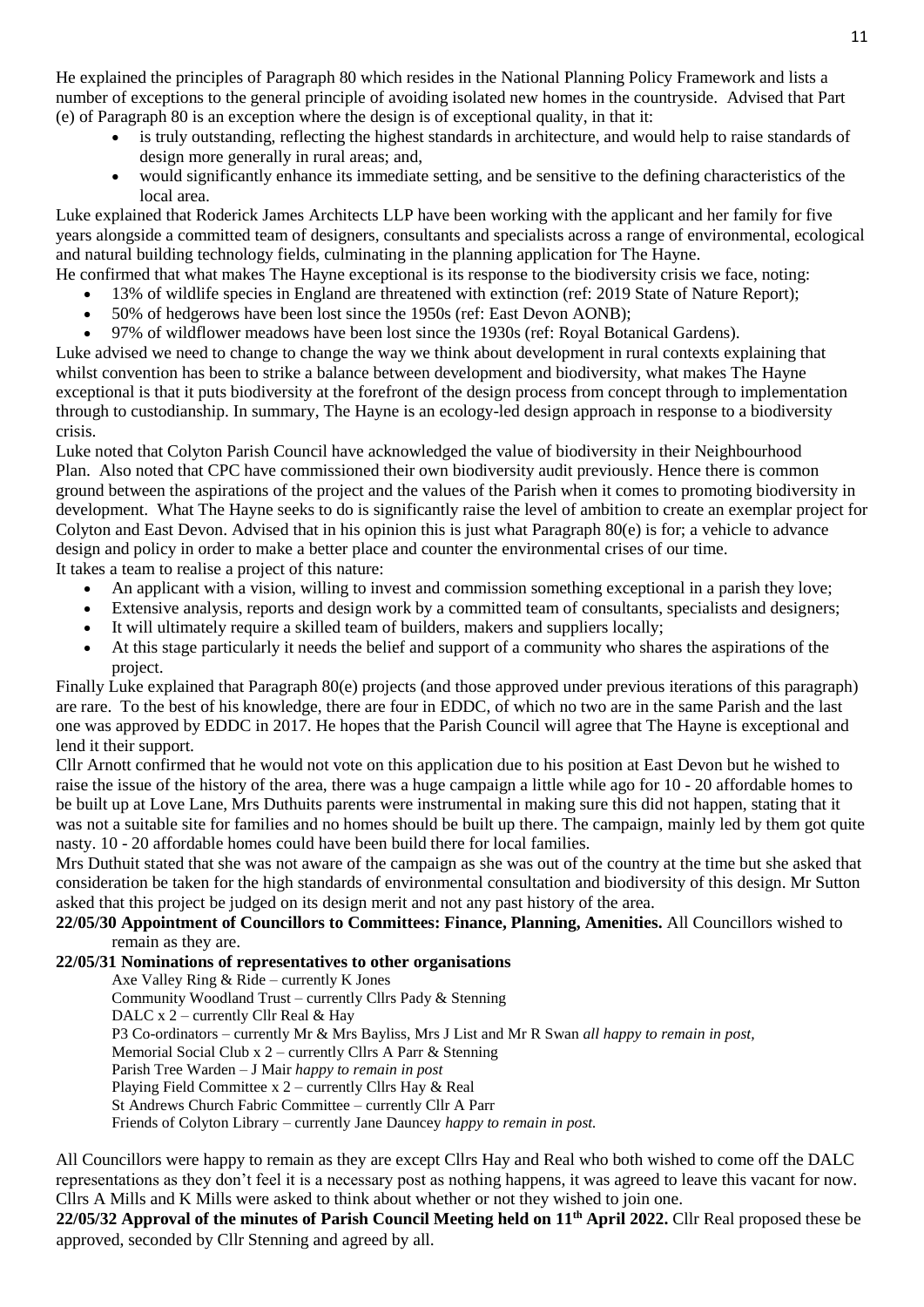**22/05/33 Matters arising from the Minutes.** Cllr Real asked about the quotes for the cemetery paths, the clerk confirmed one has been received. Cllr Pady said he is struggling to chase the other three contractors, meetings are being arranged but it is hard to get them to commit. Cllr Real proposed that a decision is made at the next meeting regardless of how many quotes are in.

Cllr Real then asked Cllr Arnott if a meeting between the Reece Strawbridge Committee and the Playing Fields committee has been set up yet to discuss the rainwater harvester tank. Cllr Arnott confirmed that it has been discussed during the RSYC meeting and that a further meeting will be scheduled.

Cllr Denny confirmed that the recently purchased signs have been put up in the relevant places but Mrs Dauncy was not consulted about putting the sign for the car park on her all. The clerk has emailed to apologise. He also confirmed that plans have been drawn up for Millfield and he will circulate to all Councillors plus Jason Goss and Phil Bayliss,

**22/05/34 Report from County Councillor – See appendix A.** Cllr Hartnell gave his apologies but sent it his report. Cllr Hay stated that two or three meetings ago he gave Cllr Hartnell a list of issues and requested a meeting, this has not happened yet. Clerk to chase this. Cllr Hay also commented on the standard of the two patches of tarmac which have appeared by Lishams Drain, he claimed it took 6 workers and two vans to do one small patch, why when the M5 can be worked on by two workers with two vans?

**22/05/35 Report from District Councillors** Cllr Arnott began by congratulating Cllr Parr on his position of Chairman and reminded him of the Councils Code of Conduct. Line 4 states: You must treat others with courtesy and respect, also line 5 which states: You must not bully any person (bullying may be characterised as any single act or pattern of offensive, intimidating, malicious, insulting or humiliating behaviour; an abuse or misuse of power or authority which attempts to undermine or coerce or has the effect of undermining or coercing an individual or group of individuals by gradually eroding their confidence or capability which may cause them to suffer stress or fear) Cllr Arnott stated that he experiences these things during Council meetings from one member of this Council and if he continues to speak to Cllr Arnott in that way then he must direct all conversation to him through the chair. Cllr Arnott then read through his report – see appendix B.

Cllr Pady asked for information about the toilets, Cllr Arnott confirmed that a Zoom call is being held tomorrow between EDDC officers, Cllr Arnott, Cllr Denny, Cllr Stenning and the clerk. There will be a report back from this meeting. Cllr Real asked if the question could be raised about opening the loos for the Carnival night, Cllr Stenning also said about Monmouth Day. Cllr Arnott confirmed these questions would be asked.

Cllr H Parr stated how ironic it is that Cllr Arnott mentioned bullying as this is a serious problem at EDDC, there has now been a whole review of their Code of Conduct and a review into Council relationships which has cost £18,000.00. This was never a problem before the current administration took over, previous to this EDDC had been rewarded a Platinum reward for 7 years running which would never be received with bullying in the workplace. Cllr Arnott replied stating that he and his group are responsible for setting up the groups to deal with these issues.

Cllr Turner asked about the Council flat at Courtenay Drive which is STILL empty, this is simply not acceptable that a flat has remained empty since last July and there are other people who have nowhere to live in Colyton. Cllr Real stated that he knows a family with two young children who are about to be evicted through no fault of their own and EDDC won't help them until they are physically homeless. The system is seriously broken and urgently needs looking at.

Cllr Arnott agreed that changes are desperately needed, he confirmed that he has been in a meeting recently on this subject and they have been left with no doubt at all that change is needed. He stated that he had not heard of the case the Cllr Real mentioned, but there are too many identical stories happening. Cllr H Parr also mentioned that the house at Courtenay Drive is a Live West property so EDDC cannot force them to put people in there.

Cllr Turner stated that the whole issue does not make sense, people desperately need housing, there is an empty flat available and Live West are missing out on income. He also stated that the affordable homes proposed on the Ceramtec site are also too small and not what Colyton needs. Cllr Arnott confirmed that the plans for the Ceramtec site are not written in stone and there is still time for the Parish Council and EDDC to contest them. He stated that the number of Council houses which are sat empty are extremely low and there is usually a reason for them being empty for example damp.

Cllr Stenning asked when would there be feedback from the Housing Needs Survey. Cllr Arnott was unsure as this was run by Devon Communities Together.

## **22/05/36 Highway Matters**

a) Ref TTRO2244682 Temporary prohibition of through traffic and parking. Saturday 9<sup>th</sup> July between 0800 and 1800. Market Place, Vicarage Street and Silver Street for the Monmouth Rebellion Re-enactment. b) Ref TTRO2245122 Temporary prohibition of through traffic and parking. Saturday 4<sup>th</sup> June between 1030 and 1500. Church Street for the Queens Jubilee Street Party.

c) Excessive fly-posters along the A3052. Clerk has informed Cllr Hartnell who has emailed the group responsible to ask for them to be taken down, if this does not happen then he will escalate further.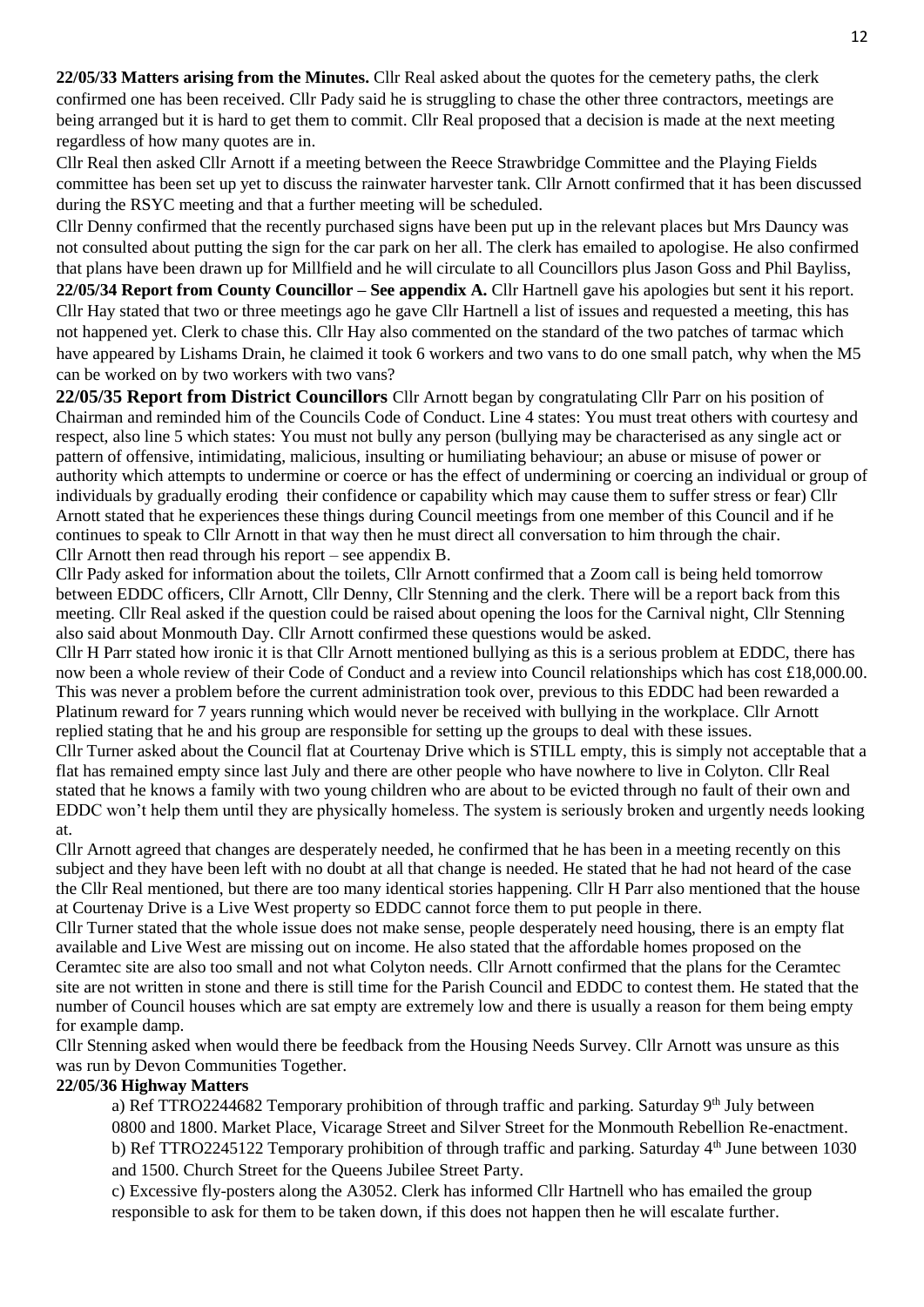d) Ref TTRO2245087 Temporary Prohibition of through traffic Monday  $27<sup>th</sup>$  June – Saturday  $2<sup>nd</sup>$  July. South Street, Colyton. To access underground cabling.

**22/05/37 Report from Meetings Attended.** Cllr Hay has attended a meeting with the Playing Fields Committee, the decorating is continuing, the rain water harvesting tank at the RSYC is cause for concern, it has been pumped out but will refill. The issue needs solving. There are no Covid grants available so they need to raise all funds themselves which is hard. They are being forced to increase costs of venue and bar charges, these have not been increased for three years. Cllr Arnott asked if the Parish Council should be doing more to help the Pavilion and RSYC? All work done by volunteers and the buildings are ours. Is a meeting required? Cllr Real will bring this up at the next meeting. **22/05/38 Letter received from Southleigh PC requesting a meeting to discuss Planning.** Cllr Denny explained that a letter has been received from Southleigh requesting a meeting to talk about planning applications, they get an awful lot of retrospective applications in, perhaps because they miss the EDDC deadlines for comment due to not meeting twice monthly? Cllr Parr stated that we would be open to a meeting, clerk to email their clerk to arrange.

**22/05/39 Suggestion from Cllr Denny of a possible location for a new footpath from Colyton to Colyford.** Cllr Denny explained his idea, to go from the top of the garages at Courtenay Drive, through the hedge, across a field (landowner would need to be asked for permission) and come out at Shells Lane. Cllr Pady proposed this be deferred to Amenities. This was agreed.

**22/05/40 Maintenance of Tennis Courts, including nets, posts, surface and perimeter slabs**. Cllr Pady explained that a group of Councillors met at the Tennis Courts during the week to inspect some defaults. It was decided that two new nets and four new posts are needed. Also the court needs sweeping and repainting. A path is also needed to enable access, Cllr Gardiner asked what the official recommendation is for the width of this path. Cllr Denny will confirm but he suspects it is 1.2m. Cllr Pady proposed prices for all of these things be gathered, seconded by Cllr Gardiner and agreed.

**22/05/41 Restoration of lamp at Queen Square including stone work. – Cllr Clifford.** Cllr Clifford explained that having spoken to a couple of builders, the general recommendation seems to be to put a metal frame inside the stone wall which surrounds the lamp to give it some protecting, Cllr Cliffords son Lee has volunteered to provide this free of charge. Then quotes will need to be gathered for the stone work, Cllr Pady to approach Jerry Down. Cllr Real proposed this all go ahead, with thanks to Lee, seconded by Cllr Pady and agreed. The clerk has chased DCC regarding the lamp and advised them of the date of the Jubilee Street Party as it would be nice to have the lamp back by then.

**22/05/42 Verge at Saxon Meadow still not reinstated.** Cllr Hay complained that the verge at Saxon Meadows has still not been reinstated, Cllr Turner also complained about a small stretch of pavement between the Tennis Courts and the new development which was damaged by workers parking lorries on it. Cllr Denny suggested writing to DCC to suggest that they do not adopt this highway until these issues are resolved. He will speak to a resident of the road to find out which department to write to and advise the clerk.

**22/05/43 Reece Strawbridge Youth Centre – CIO Incorporation.** Cllr Turner proposed that this go ahead, this was seconded by Cllr Gardiner and agreed. Cllrs Arnott and Hay abstained from voting.

**22/05/44 Ratification of a decision made during a site visit to the Picnic site to discuss the location of the Jubilee Tree.** 10 Councillors were present. Cllr Gardiner proposed it remain where it is, seconded by Cllr Arnott. A vote took place with 8 Cllrs in favour. Cllr Real proposed this be ratified, seconded by Cllr Clifford and agreed.

# **22/05/45 Correspondence**

a) EDDC Covid 19 update

b) Rural Bulletin

## **22/05/46 Finance**

Minutes of the meeting held Monday April  $25<sup>th</sup>$  (Appendix A) to be noted Accounts to be approved for payment

**DD** EDF electricity 7.50 VAT 1.50. **Total 9.00 pounds. DD** Talktalk Phone and broadband 36.27 VAT 7.25. **Total 43.52 pounds. BACS** Mr Fitzpatrick toilet caretaker. **Total 120.00 pounds. BACS** R&H Signs 5 signs for Dolphin Street loo, 1 sign for car park, 1 sign for Queens Canopy 171.00 VAT 34.20. Total 205.20 pounds. BACS Glasdon 2 bins 288.56 VAT 57.71. **Total 346.27 pounds. BACS** Halcyon Cemetery maintenance 526.75 VAT 105.35. **Total 632.10 pounds. BACS** Biffa Waste management 133.96 VAT 26.79. **Total 160.75 pounds**

The above accounts were approved for payment, this was proposed by Cllr Arnott, seconded by Cllr Gardiner and agreed by all.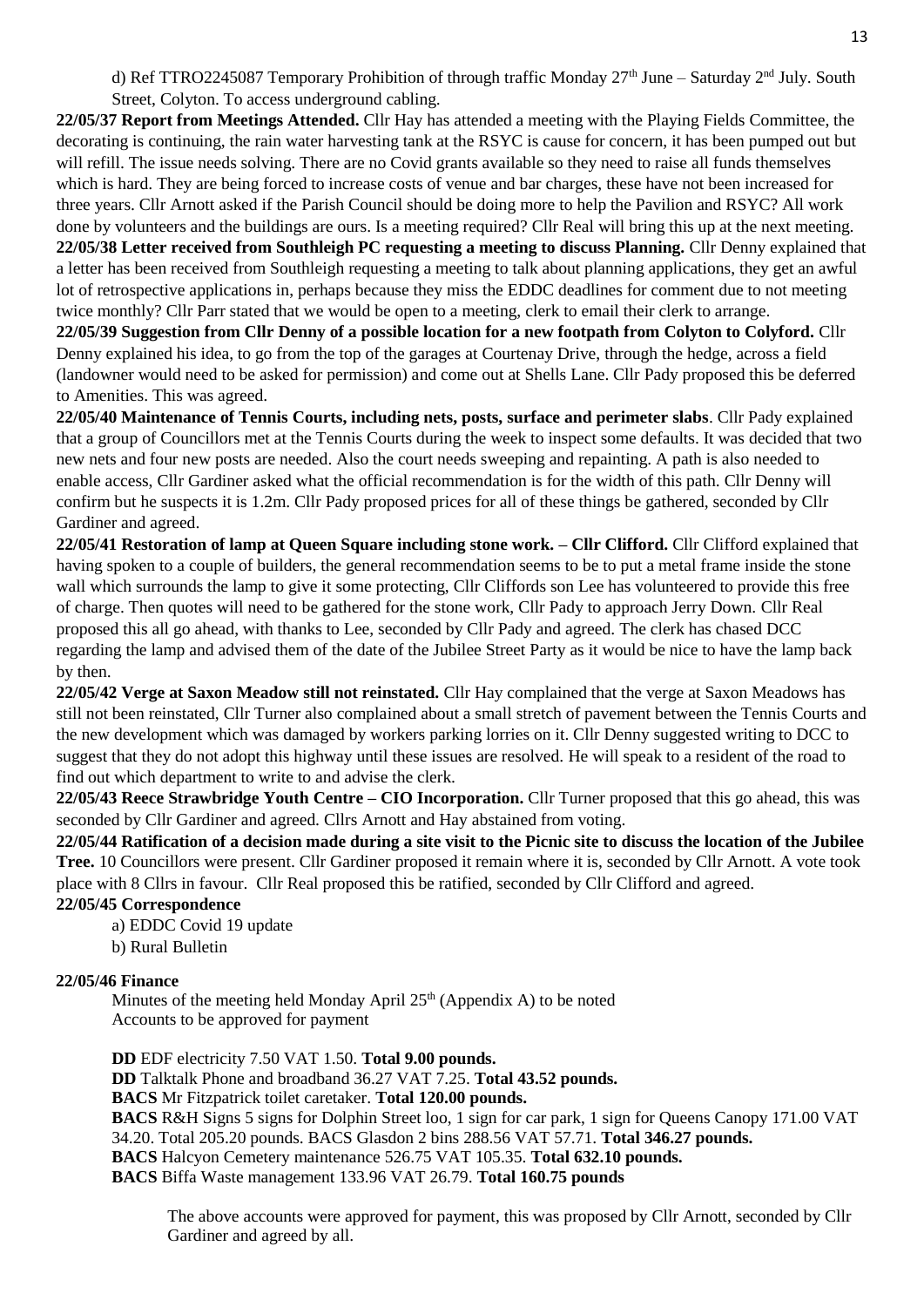- a) Handy man Salary. To be discussed during the Finance Committee meeting.
- b) Discuss arranging cover for Clerk duties when on holiday to include manning the office two mornings a week, attending to correspondence, taking minutes at meetings. Clerk to email Tracy Smith (clerk for Southleigh Parish Council) to ask if she could help.
- c) Confirmation of Receipt of 877.00 pounds from Mr Underdown for the rent of Cleeves Field. Noted.

## **22/05/47 Planning**

Minutes of the meeting held Monday  $25<sup>th</sup>$  April – (Appendix B) to be noted

## **a Planning Applications**

**22/0777/FUL Moorings South Street Colyton** – Mr & Mrs Stone - Single storey rear/side extension to include a garage with loft space. Creation of new vehicular access to public highway. *Comments due by 25th May.* Cllrs Gardiner and Denny suggested a site visit is needed, clerk to arrange.

**22/0878/TRE Knowles Coly Road Colyton** – Mr Maclean - T1791, Oak: Crown raise to comply with Highways Act 1980. Maximum diameter of cuts 50mm T1793, Oak: Cut back Southern Crown aspect by 2.5m, cutting back branches approximately to vertical line off northern extent of small Yew near house. Maximum diameter of cuts 75mm T1795, Horse Chestnut: Fell Various: Crown lift any low branches overhanging driveway to provide 4m clearance. Maximum diameter of cuts 50mm Reason for Works: T1791 - Oak: To comply with Highways Act 1980. T1793 - Oak: Dominance over property T1795 - Horse Chestnut: Safety Various: Provide vehicular clearance over driveway. *Comments due by 26th May.* The Parish Tree Warden has suggested this would be good and necessary tree management. Cllr Stenning proposed this application be supported, seconded by Cllr A Mills and agreed by all bar Cllrs Hay and Arnott who both abstained.

**22/0817/FUL Land At SY 22647 92588 Colyton Hill Colyton (Landfill Site At Whitwell Farm, Seaton)** – Mr & Mrs Bennett - Siting of shepherd's hut for holiday accommodation. *Comments due by 27th May.* Cllr Real proposed this application NOT be supported, this is due to concerns over lack of water supply or foul draining with the potential to lead to pollution. This was seconded by Cllr K Mills and agreed by all bar Cllrs Hay and Arnott who abstained.

**22/0876/FUL Land Adjacent Love Lane Colyton** – Mr & Mrs Duthuit - The Hayne: Proposed new dwelling and wildlife habitat. *Comments due by 1st June.* Cllr Denny stated that the location of this application being outside the BUAB and above the 200ft contour line does go against both the Local Plan and the Neighbourhood Plan, this should be put to one side for a moment and consider the merit of the Paragraph 80 status of this application. Cllr Parr stated that members of the Parish Council and volunteers have spent 6 years working extremely hard on the Neighbourhood Plan, this is the first application to go against it, and we cannot support it. Cllr Real stated that he was on the working party for the NP and has had years of the public pressing very strongly that the BUAB should be protected and that houses should only be built above the 200ft contour line if they are affordable homes, if the Council support this application they would not be doing the town justice. Cllr Pady stated that he supports young families wishing to live in this area and being close to their families. He also said he respects that a huge amount of work has gone into this application and that Paragraph 80 houses are very rare, he commented that this is a very special house. However it is outside th BUAB, and above the 200ft contour line and very sadly we should not support it. Cllr Arnott commented that a house has been built in Stockland under similar circumstances, it is a very special house and is in the middle of the AONB, it featured on Grand Designs. He did however comment that there was an attempt to build 10 – 20 affordable homes up at Love Lane and the parents of the applicant were instrumental in quite a nasty campaign wanting to get that stopped, they claimed that 'the Green Wedge should be protected and not built on' and that the site is 'not suitable for families as it is far from the town' so he claimed that there is an element of double standards here. Cllr Denny commented that  $10 - 20$  afforbale homes would have a slightly different impact to the one being proposed here.

Cllr Stenning requested a site visit so the plans could be gone through in detail, Cllr Denny agreed.

# **b Planning Decisions – to be noted**

**22/0151/FUL Road Green Farm Colyton** – Mr Underdown - Roofing over livestock yard area. Approved with conditions.

**22/0596/COU Swan Hill House Swan Hill Road Colyford** – Mr Langford - Change of use from a mixed use as a guesthouse (use class C1) and a flat (use class C3) to a single dwelling house (use class C3) Approved.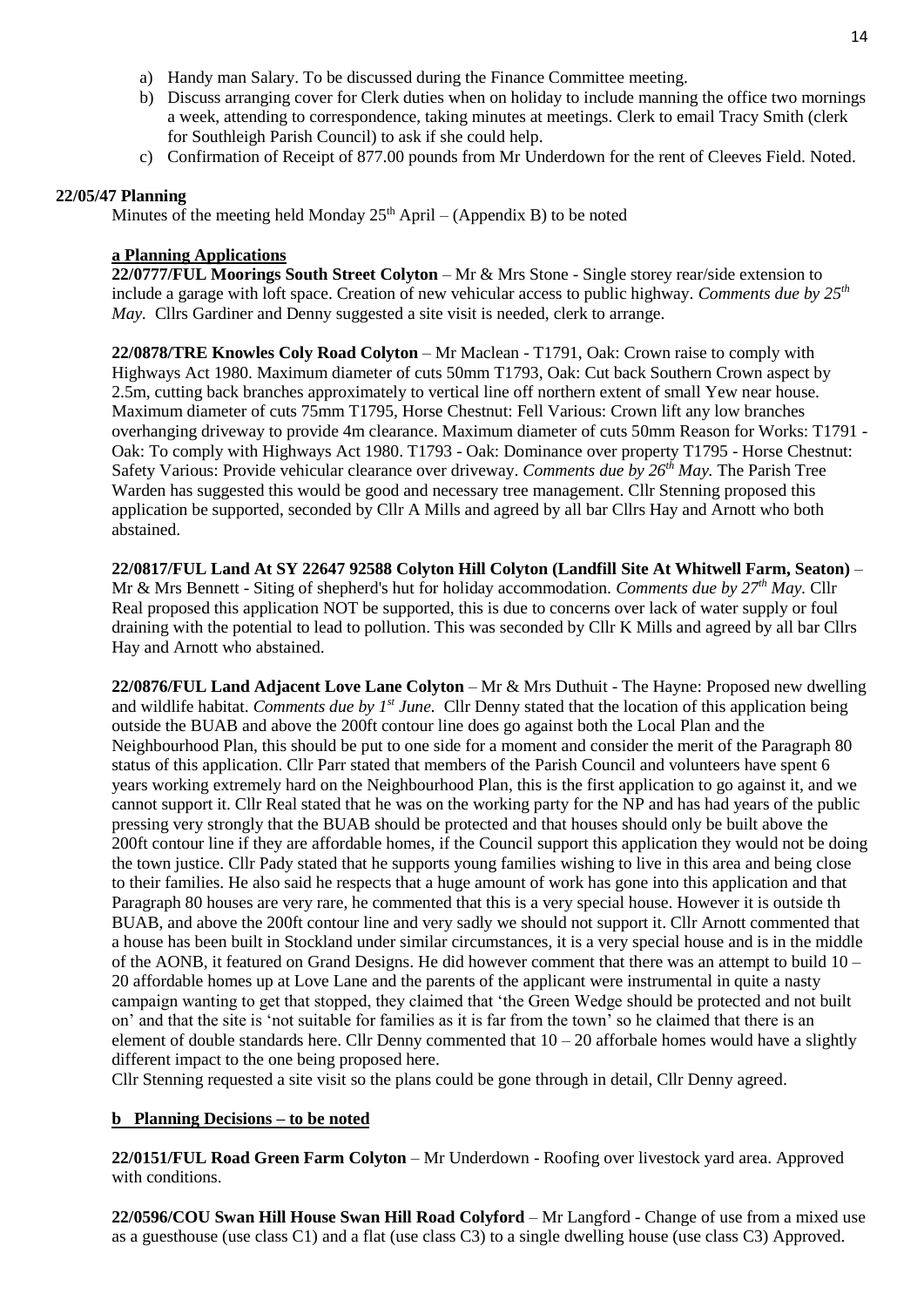## **c Planning Correspondence**

**To be noted,** planning application **22/0795/TCA Woodmans Stoup Swan Hill Road Colyford** this application was discussed during the previous Council meeting, it was decided to wait until our tree warden submitted his finding on the site. He has informed the Council that the disease is evident and he would recommend the tree be felled, therefore a comment or support has been submitted to EDDC planning department.

## **22/05/48 Amenities**

a) Minutes of the meeting held Monday  $25<sup>th</sup>$  April (appendix C) to be noted.

b) Gaps in Picnic Site hedge. This will be deferred to the amenities committee meeting.

c) Concrete posts at PMPF entrance crumbling. This will be noted during the Parish Inspection.

d) Policy for tree planting up at the Picnic Site. Cllr K Mills proposed that no more trees be planted up at the Picnic Site unless a tree dies and needs replacing, seconded by Cllr Arnott and agreed by all.

e) Confirmation of the date and time for the Annual Parish Inspection, Monday 30<sup>th</sup> May 7pm.

f) Date for meeting at Nunsford Lane –  $18<sup>th</sup>$  May (pm)  $19<sup>th</sup>$  May (any time)  $20<sup>th</sup>$  May (am). It was suggested Friday 20<sup>th</sup> May at 10:30. Clerk to liaise with DCC.

## **22/05/49 Matters to be taken into Committee.**

#### **22/05/50 Items brought to the CPC's attention after the agenda had been published.**

#### **22/05/51 Dates of future meetings**

May Committees – Monday 23rd May Annual Parish Inspection – Monday 30th May CPC Full meeting – Monday  $13<sup>th</sup>$  June.

**Meeting closed: 21:05**

# *Appendix A*

## **Annual Report by Cllr Marcus Hartnell Devon County Councillor for Seaton & Colyton**

**Roles & Responsibilities** 2021/22 Devon County Council (DCC)

Corporate Infrastructure & Regulatory Services Scrutiny Committee (CIRS)

Investment & Pension Fund Committee

East Devon Highways & Traffic Orders Committee

East Devon Locality (County) Committee Community Safety Partnership

## **Constituency Activity**

I represent the following communities:

Seaton (Town Council, East Devon District Council & Devon County Council)

Colyton & Colyford (Devon County Council)

Southleigh, Northleigh & Farway (Devon County Council)

Offwell & Widworthy (Devon County Council)

Beer & Branscombe (Devon County Council)

As a tri-hatted Councillor I have helped many constituents over the past year. The most common requests are related to highways matters and it is also the most frustrating. The overall condition of our roads has improved in recent years however a combination of reduced budgets and rising costs will mean that the next financial year will be very challenging. I continue to make regular inspections with the local Highway Officer and with local Councillors. This is proving to be more effective than holding traffic group meetings. I have supported Southleigh Parish Council to enable repairs to the foundations and retaining wall near Turners Court to protect the road from subsiding. This project was jointly funded by Southleigh Parish Council, DCC Community Enhancement Fund and my locality budget. I have supported applications from Colyton, Colyford & Beer for 20mph speed limits to improve road safety and continue to push for safety improvements on the A3052 through Colyford and the A35 through Wilmington & Offwell.

The final planning and delivery stages of the multi-use trail (Stop line way) in Seaton between the Cemetery and White Cross Farm are progressing. The Compulsory Purchase of land is complete with initial survey and design work being undertaken now in readiness for the autumn when work will commence clearing vegetation. Completion should be in 2023.

Along with my fellow EDDC Ward members I have been involved in discussions covering the future development of the Moridunum and Seafront improvements, the next steps for the Seaton Jurassic Visitor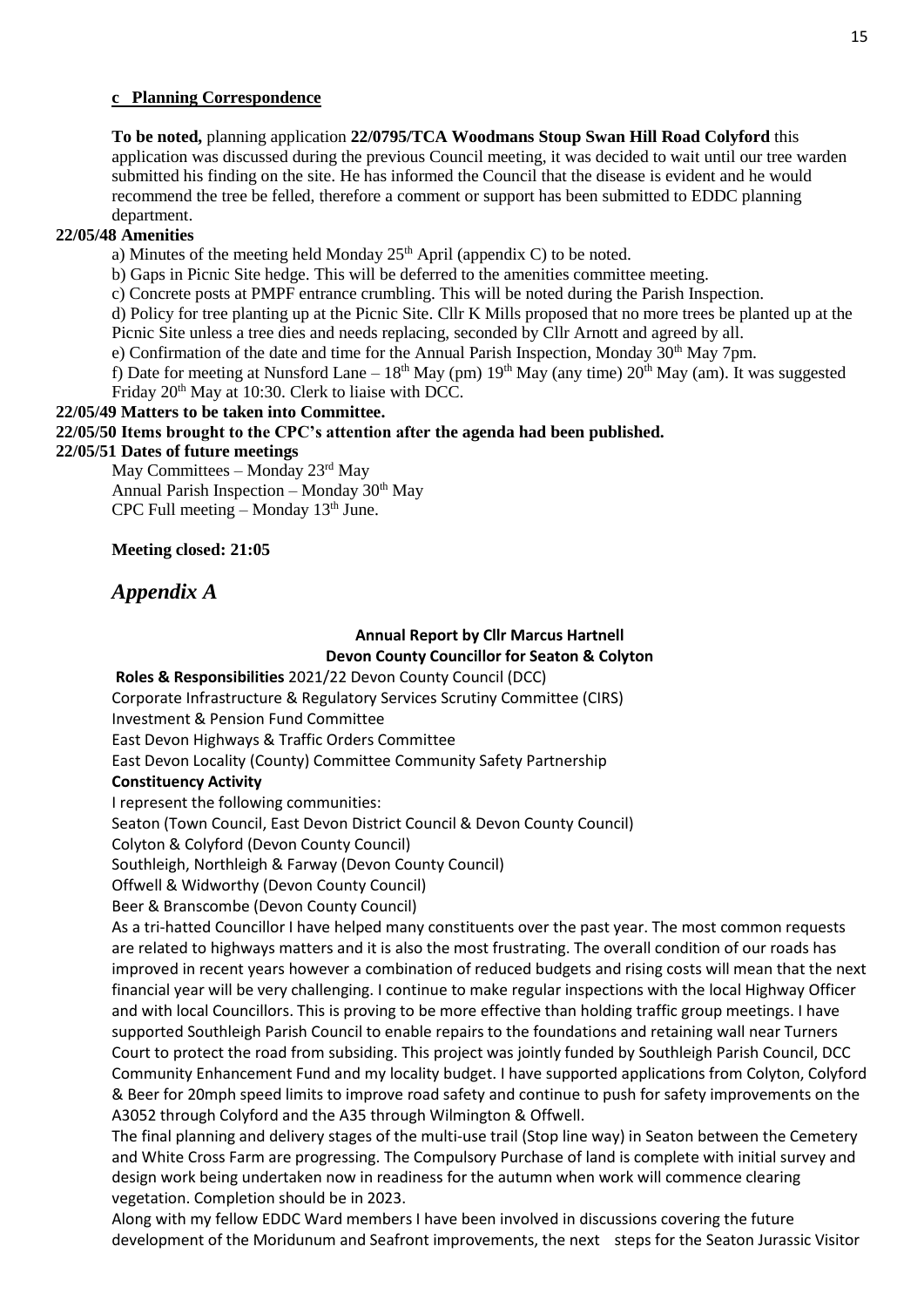Centre and the Joint Axe Valley Levelling up bid. All three of these items dovetail between EDDC & DCC and are ongoing.

In my role of EDDC Councillor I did not support the increase in parking charges to £2 per hour across many East Devon coastal car parks, and I am concerned what impact this will have. As many households will be feeling the squeeze from increased energy and food prices, the amount of consumer discretionary spend will reduce accordingly. There is a real risk visitors will park for shorter periods which will hit our shops and businesses, jeopardising the post Covid economic recovery. As County Councillor I am concerned that these price increases will create parking problems in other areas, as those who are not prepared to pay these extortionate prices will use on-street parking to the annoyance of residents.

On a more positive note, I was pleased to propose the role of a Disability Champion for Seaton. This role will assist Seaton Town Council with its decision making, ensuring when decisions are made consideration is given to people with disabilities. I am pleased to have pledged £1k of my locality budget towards rubber matting for the beach at Seaton, enabling wheelchair users to have access onto the pebbles.

About my Locality Budget – please bring forward projects/proposals where you require top-up funding to deliver. Guidance can be found at<https://www.devon.gov.uk/democracy/councillors-nav/localitybudgets/>

#### Best Place – Devon County Council Plan 2021-2025

The DCC strategic plan up to 2025 can be viewed online.

The plan focuses on how we will help the county to recover from the COVID-19 pandemic, build on the resilience of local people and communities to create a fairer, healthier, and more caring place, and grasp the opportunity to create a greener, more prosperous and inclusive future for all. The best place - Strategic Plan (devon.gov.uk)

Committee work All County Committees are meeting in person at County Hall and meetings are also recorded or live streamed for public viewing.

The CIRS committee has overseen the 3-year extension of the Milestone highways maintenance contract, input into the new council plan, the budget, rural road safety and speed policy, as well as received regular Highway's performance stats and ongoing updates in relation to Covid-19.

The Investment & Pension Fund Committee is responsible for the £5bn Devon pension fund. The work of the committee is to receive regular reports on investment strategy and policy, climate change impact, audit, and ongoing training for members. Of particular interest is the committee decision last year to divest passive investments in companies with exposure to fossil fuels and mining. As a result, 25% of the total pension fund is now invested in a Passive Climate Transition Benchmark (CTB) fund.

My first year as your Devon County Councillor has been really fulfilling and enjoyable. I have enjoyed meeting and getting know many Town & Parish Councillors across the division, and through attending many of your meetings beginning to understand the challenges faced, which vary from broadband provision to potholes and everything in between!

Over the coming year the Council faces budgetary pressures in all services, with inflation and demand for services being the most significant. The Highways maintenance budget will be challenging and the pressures from both funding and increasing costs will mean tough choices. To assist with tackling some of the minor works that are important to communities but often don't get prioritised, I'd like to advocate the Road Warden Scheme. This is a formal agreement between Devon County Council and a town or parish council, which enables them to deliver minor works in or around the public highway. Work can be carried out by a qualified Road Warden volunteer. I plan to complete Road Warden training myself and encourage at least one member of each Town/Parish to do the same. Works we can then tackle as volunteers are Pothole repairs (when they do not meet the county council's intervention criteria); clearing weeds; cleaning signs; cleaning drainage (gully grating); cutting grass; repairing finger posts; cutting hedges and vegetation; managing verges for wildlife and with Chapter 8 training and setting up and managing road closures for special events. I believe this approach will make each community more resilient and empowered. More details will follow in my monthly reports.

I very much look forward to working with Councillors, Town/Parish Clerks, and residents over the coming year to assist with your priorities and to support each community, ensuring you are informed, supported, and prepared for the challenges that lie ahead.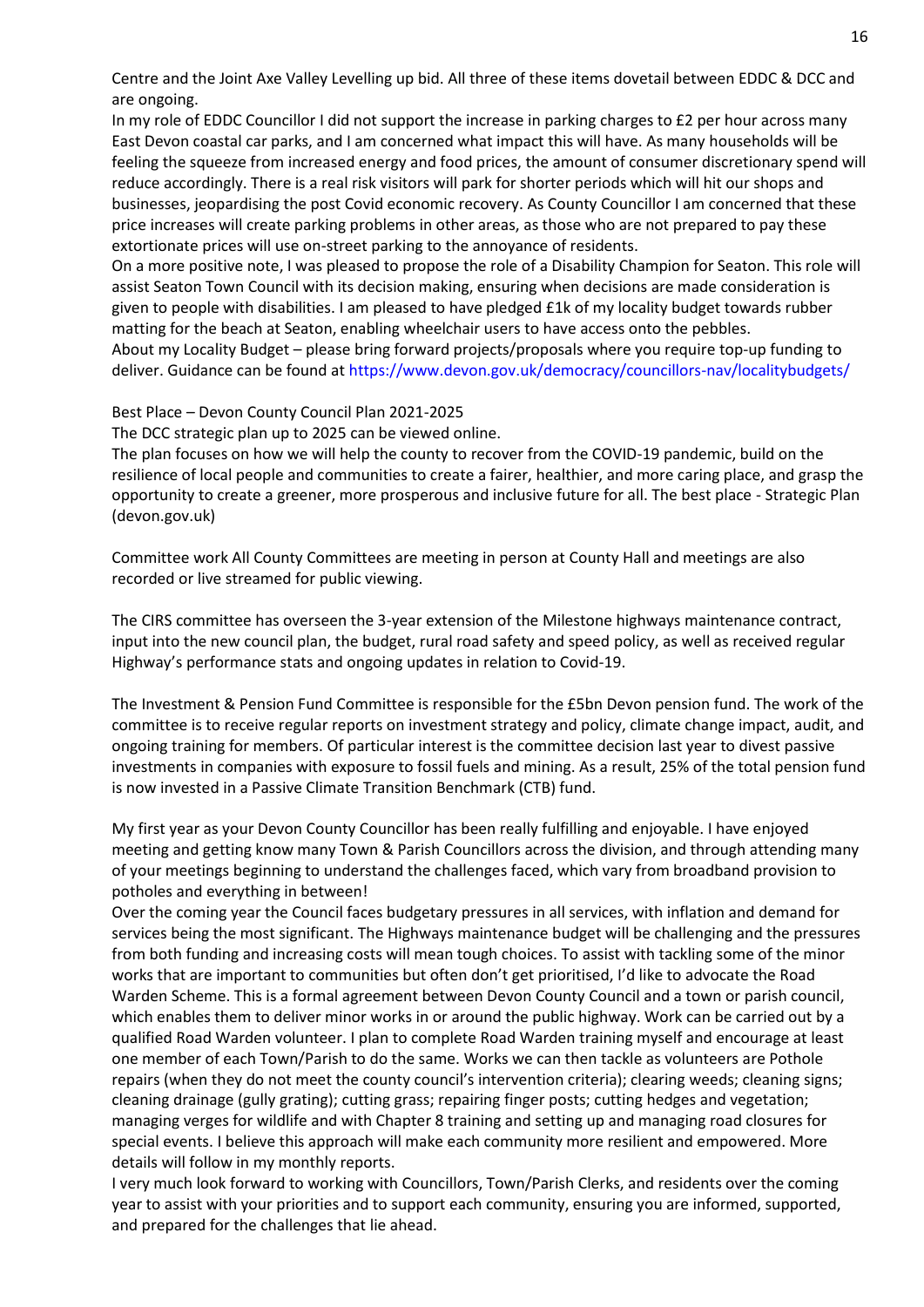# *Appendix B*

# **District Report**

# **Cllr Paul Arnott May 2022**

# Resignation of Neil Parish

The constituency has found itself at the centre of national headlines, and I won't rehearse here the reasons for Mr Parish's resignation, other than to recognise its absolute necessity, and to acknowledge that it was done in a timely manner which might be an example to others.

Some months ago, a meeting was fixed for the Friday morning of the day the story broke, between me, as Leader at EDDC and our CEO, and with Neil Parish MP and Simon Jupp MP. A first-rate agenda on matters of concern for the people of East Devon had been produced from the council end, and all was set fair. Mr Jupp gave a late apology.

From the agenda the following action points were agreed:

- Mr Parish was to endorse our bid to government under the Levelling Up fund for major works on Seaton seafront, industrial units in Seaton, and regeneration projects in Axminster.
- He said he would personally fight on for the missing £1.6 million his and Mr Jupp's government promised they would help the council with two years ago if we kept LED running through the pandemic.
- He was going to work with us on the phosphate pollution into the River Axe which has led Natural England to say no more homes in Axminster can be built until that is mitigated. As a farmer, with all the problems of leaking slurry lagoons and fertiliser run offs from fields, he would have been a considerable figure in all this.
- We appealed to him to have a word with government about the huge strain put on a district council when it is suddenly asked to distribute energy rebate payments via the means of the council tax system.
- We asked, yet again, to help with a change to housing policy, especially what happens if we graft to create new social housing only for it to be privately purchased within a few years.

As Leader of EDDC I should advise that as a result of events later that same day there are consequences to his resignation. All those critical bullet points above are left nowhere now. In particular, for the Seaton and Axminster bids to be submitted they urgently needed a credible local MP's signature. What a waste of our council's time, and quite probably what losses for the entire community.

# Former District Councillor John Humphreys.

East Devon District Councillors have voted to commission an independent report to investigate the circumstances of how former Conservative Councillor John Humphreys came to be nominated and bestowed the award of an aldermanship in December 2019. The motion approved by councillors at the East Devon District Council (EDDC) Full Council meeting on Wednesday 20 April stated:

That the Council commissions an independent report by the Local Government Association or the Centre for Public Scrutiny or another appropriate independent body to be expeditiously brought to Cabinet to provide a clear understanding how John Humphreys, despite his arrest in May 2016 continued to serve as a Councillor until May 2019, retained his position as 'Lead Member for Exmouth' and went on to be bestowed the honour of an alderman by this Council in December 2019.